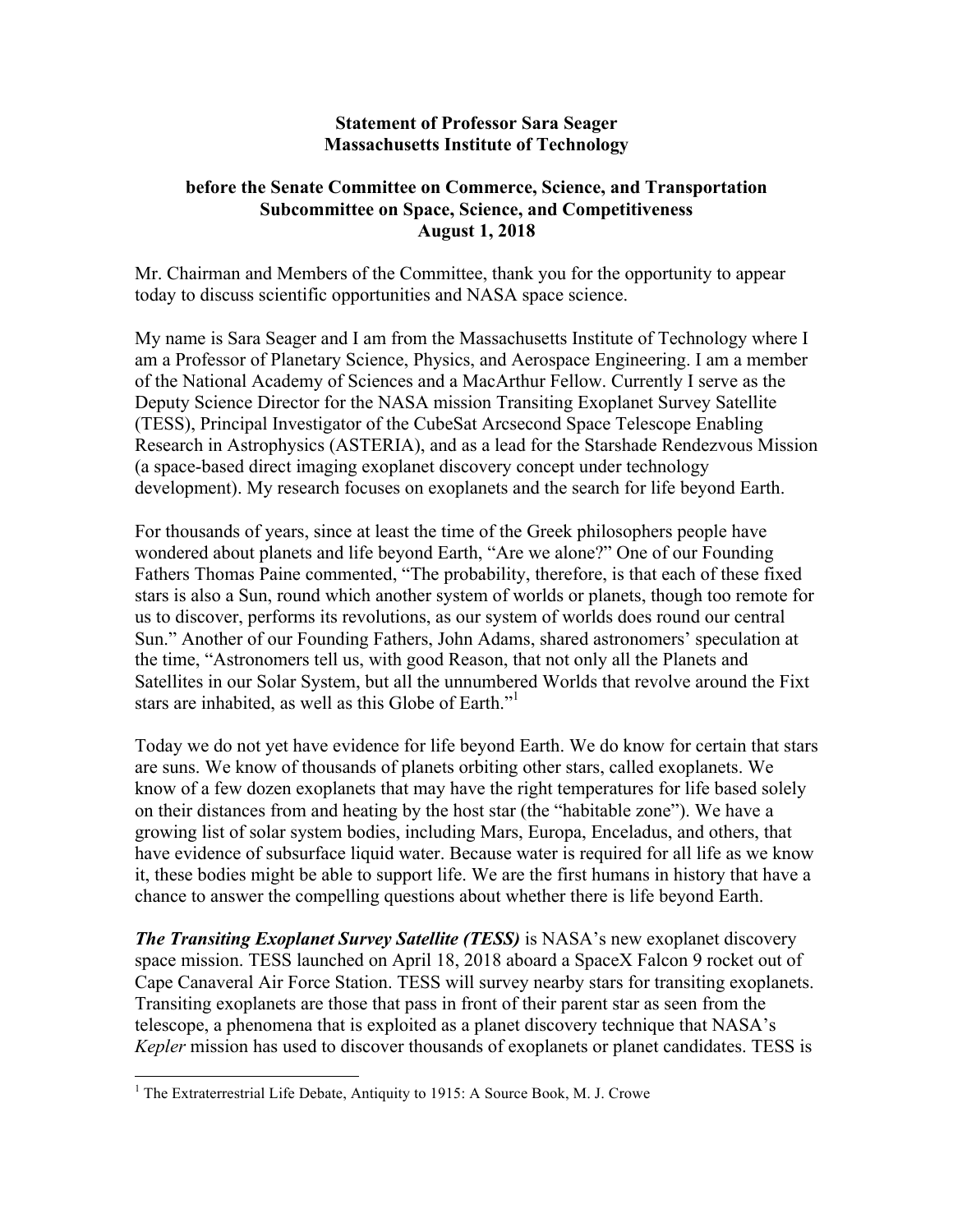a NASA Explorer-class mission led by the Massachusetts Institute of Technology, with PI George Ricker. TESS carries four identical specialized wide-field CCD cameras (or telescopes), each with a 100-mm aperture and each covering  $24^{\circ} \times 24^{\circ}$  on the sky (equivalent to about 50 full Moons). In a two-year, nearly all-sky survey of the solar neighborhood, TESS will cover 400 times as much sky as NASA's *Kepler* mission did. In the process, TESS will examine millions of stars, including about half a million bright nearby targeted stars of prime interest, and likely find thousands of exoplanets with orbital periods (i.e., years) up to about 30 to 50 days.

The TESS spacecraft successfully entered its final lunar resonant orbit on 30 May 2018 (UTC). The TESS cameras are performing as planned, with on-orbit measured properties fully consistent with pre-launch measurements. The TESS mission has completed its commission activities for understanding instrument and spacecraft performance, and command and flight data handling pipelines.

TESS officially began science operations on July 25, 2018. TESS is expected to transmit its first series of science data back to Earth in August, and thereafter periodically every 13.7 days, once per orbit, as the spacecraft makes it closest approach to Earth. The TESS Science Team will begin searching the data for new planets immediately after the first data series arrives.

Out of the thousands of planets TESS is expected to discover, a special prized subset are the planets transiting in the habitable zone of small "red dwarf" stars. Red dwarf stars are half to one tenth the size of our Sun. In almost every possible way, a small planet orbiting a small star is far easier to detect and follow-up study than a small planet orbiting a larger Sun-like star. (Note that large planets (giant planets like Jupiter) are not considered in the search for life because they have immense atmosphere of hydrogen and helium, creating an interior too hot to support life). The TESS and other ground-based discovered planets transiting red dwarf stars will be suitable for atmosphere studies with the *James Webb Space Telescope* for similar reasons. The signature of a tiny atmosphere of an exoplanet is much larger (by up to 100 times) against the backdrop of a small red dwarf star compared to the backdrop of a star the size of our Sun.

*The James Webb Space Telescope* (JWST) is one NASA's most ambitious and technically complex missions, with ten new technologies. JWST is NASA, European Space Agency, and Canadian Space Agency collaboration and will be the premier astronomical observatory of the next decade. JWST's large collecting area (6.5-meter primary mirror), infrared capability, specialized instruments, and orbit location far from Earth's interference make it very suitable to carry out precision measurements on exoplanet atmospheres. Despite the delays and cost growth, the exoplanet community remains tremendously enthusiastic, because the JWST will provide our first capability to study exoplanets in the search for life. The JWST was conceived of before exoplanets had been discovered, and it is a testament to the power of NASA Flagship missions that JWST can be applied to the search for life on exoplanets.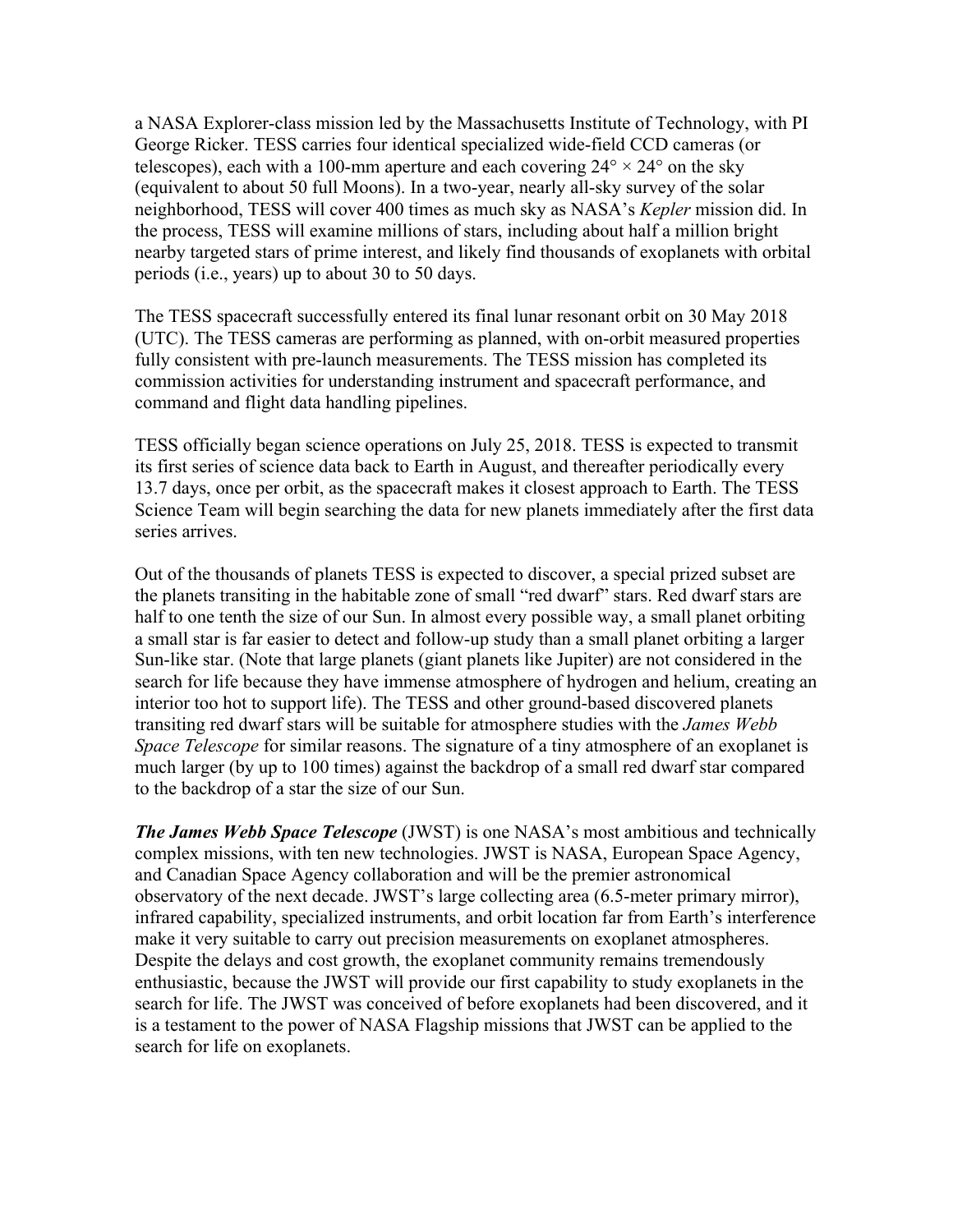JWST will be used to observe small exoplanet atmospheres, searching for key atmosphere component gases. The first is water vapor. On a small exoplanet water vapor is indicative of liquid water ocean reservoirs; again liquid water is needed for all life as we know it. Next are "biosignature gases", gases that might be attributed to life's production. Here we assume that, like life on Earth, life elsewhere uses chemistry to extract and store energy for later use, generating byproduct gases during metabolic processes. On Earth oxygen is the most robust "biosignature gas". Filling our atmosphere to 20% by volume, oxygen is so reactive that without continual generation by plants and photosynthetic bacteria oxygen would not be present. Other gases produced by life on Earth include methane, nitrous oxide, hydrogen sulfide, and many others. Here I must emphasize that we will not know if any biosignature gases upon an exoplanet are produced by intelligent life or by simple single-celled bacteria. In order to associate biosignature gases with life on an exoplanets we must work to understand the false positive scenarios where the same gases might be produced by geophysics (such as volcanoes) or atmospheric chemistry. Associating gases with biological origin is a hefty and complicated endeavor, one that requires understanding the overall planet properties, planet atmosphere inventory including greenhouse gases, and host star radiation incident on the planet.

JWST will exploit transiting planets. As a transiting exoplanet passes in front of its host star, JWST can observe the exoplanet's atmosphere, as it is backlit by the star, if the star is bright enough. Additional atmospheric observations can be made by observing as the exoplanet disappears and reappears from behind the star. In these observations the exoplanets and their stars are not spatially separated on the sky but are instead observed in the combined light of the planet-star system.

Planets orbiting red dwarf stars are truly a frontier for discovery. Because red dwarf stars have a small energy output, a habitable-zone planet must orbit very close to its star in order to have the proper temperature for liquid water. Being close to the star means the star may loom very large in the sky. The star (i.e., the sun) would be in the same place in the sky at all times; the planet will have a permanent day- and night-side. The cause is the huge gravitational force from the star that over time would have forced the nearby planet into a "tidally-locked" state, where the planet shows the same face to the star at all time, just like the Moon does to Earth. A year on the planet (the time it takes the planet to orbit once around the star) would be equivalent to a few Earth days to weeks. More seriously, harmful ultraviolet radiation and huge flares of energy typical for red dwarf stars would frequently bathe the planet's surface. We humans could not tolerate the severe radiation which would disable electronics and power grids and even destroy biological cells. Because simple life forms on Earth can survive extreme environments of temperature, acidity, radiation, and many other environmental factors, life may also survive the extreme environments on planets orbiting red dwarf stars.

*The Path for Discovering a True Earth Twin* The ultimate goal in the search for life on exoplanets is to find a true Earth twin in an Earth-like orbit about a *Sun-like star* (Earth analog). A planet like Earth with a thin atmosphere and water oceans, whose environment we will be predisposed to understand and identify life in context with. JWST will not help because first, planets in Earth-like orbits have an extremely low probability to transit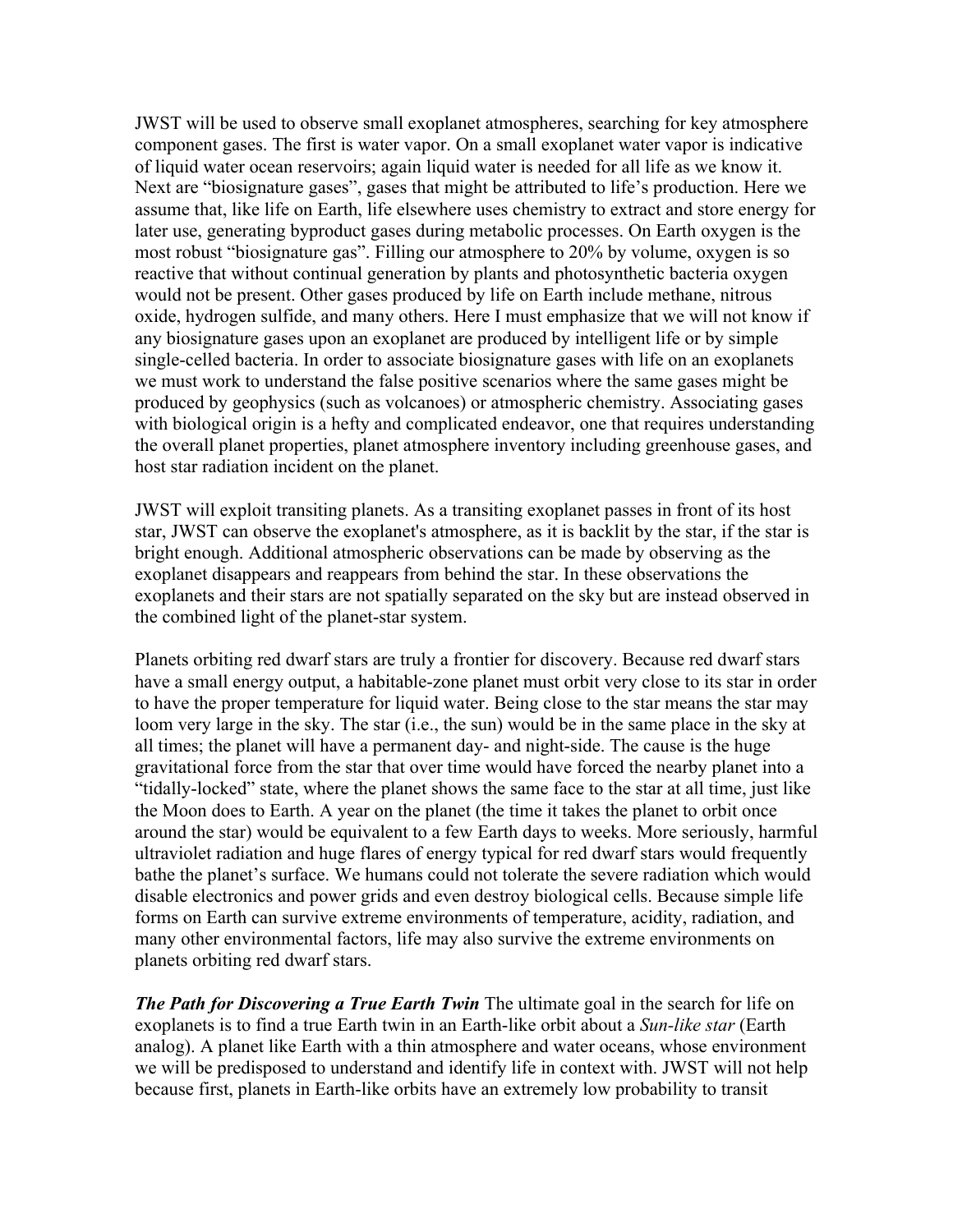(1/200) and second an Earth-sized atmosphere signal against the backdrop of the relatively large Sun-sized star is too small for JWST to observe. To find an Earth analog, we need a different technique, one that astronomers call direct imaging where the starlight is blocked so we can see the planet directly.

The immense direct imaging challenge is that an Earth-like exoplanet is adjacent to a parent star that is up to 10 billion times brighter than the planet itself. The challenge is likened to the search for a firefly in the glare of a searchlight, when the firefly and searchlight are about 2,500 miles distant, such as the separation between Washington, D.C. and the west coast of the United States. Direct imaging to find and characterize small exoplanets requires space telescopes above the blurring effect of Earth's atmosphere.

*The Coronagraph* is one NASA-supported technique for direct imaging for Earth analogs, where specialized optics are placed inside a space telescope to block out the parent starlight and reveal the presence of any orbiting exoplanets. The telescope must be highly specialized, with an observatory system that has exceptional thermal and mechanical stability. Tiny telescope imperfections that scatter starlight can be canceled out using a small mirror with thousands of adjustable elements. The corrections are equivalent to the telescope's primary mirror being smoothed to sub nanometer levels, a dimension many thousands of times smaller than the width of a human hair. Such control has already been demonstrated in a laboratory vacuum test setup, at the instrument subsystem level. The Jet Propulsion Laboratory's High Contrast Imaging Testbed has achieved starlight suppression of  $5x10^{-10}$  at visible wavelengths (10% bandpass), in a static demonstration.

*The Wide-Field Infrared Survey Telescope (WFIRST) Coronagraph Instrument (CGI)* WFIRST is a NASA space-based observatory designed to address key questions in infrared astrophysics, dark energy science, and exoplanet detection, including an exoplanet microlensing discovery survey to further an exoplanet population census. The WFIRST observatory has a 2.4-m diameter primary mirror and two instruments and will operate in six-year planned mission duration. WFIRST was prioritized by the 2010 Decadal Survey, and is being developed for launch in the mid-2020s to orbit at the second Sun-Earth Lagrange point (L2). Phase B of development began in April 2018.

The WFIRST Coronagraph Instrument (CGI) is being built as a technology demonstration for high-contrast direct imaging. As the first ever high-contrast space-based coronagraph, the CGI will flight-qualify the high-contrast coronagraph's key components. GCI will demonstrate technologies such as wavefront control and understanding the effect of telescope stability in a space environment on high-contrast coronagraphic images.

The WFIRST CGI is designed to meet its Level 1 requirement for planet-star flux contrast levels of  $5x10^{-8}$ . While such levels would not reach down to the planet-star flux ratios required to observe Earth-sized exoplanets (better than one part in ten billion  $(10^{-10})$ ), CGI will be able to perform high-contrast direct imaging or spectroscopy of up to a dozen already known giant exoplanets systems in reflected light, as well as study the potentially contaminating light from zodiacal dust around nearby stars.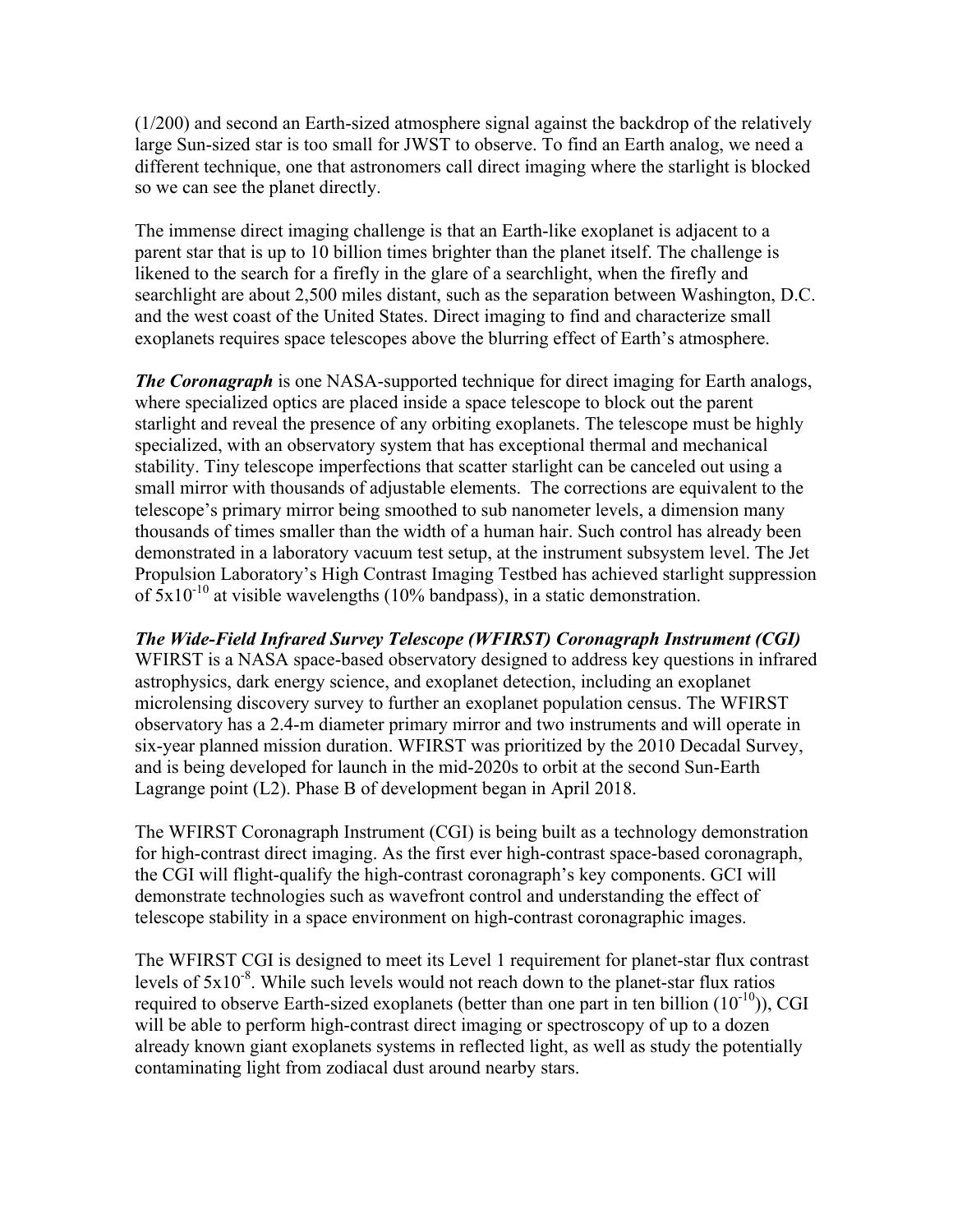At its current level of predicted performance, and with the ability to obtain spectra of known giant exoplanets, the WFIRST CGI remains critical to increase the technology readiness level and decrease risk for future ambitious space-based direct imaging mission concepts now under study by NASA, such as the Habitable Exoplanet Imaging Mission  $(HabEx)^2$  and the Large UV Optical Infrared Surveyor Large Ultraviolet Visible and InfraRed Surveyor (LUVOIR)<sup>3</sup>.

*The Starshade* (or external occulter) is a second NASA-supported technique for direct imaging of Earth-sized planets in Earth-like orbits about Sun-like stars. A starshade is a carefully shaped screen with its own spacecraft and flown in formation with a telescope. The starshade size and shape, and the starshade-telescope separation are designed so that the starshade casts a very dark, and highly controlled equivalent of a shadow, where the light from the star is suppressed while leaving the planet's reflected light unaffected; only the exoplanet light enters the telescope. Most designs feature a starshade tens of meters in diameter, and separated from the telescope by tens of thousands of kilometers.

The starshade concept is so powerful because within a decade, a starshade mission with a modest-sized telescope could discover the first Earth-like exoplanets orbiting Sun-like stars and obtain spectra of their atmospheres. The reason a starshade and modest telescope can reach an Earth-like planet discovery is because the starlight blocking is done by the starshade, outside of the telescope itself. The telescope system can therefore be relatively simple, one without any stringent requirements on the optical quality of the telescope; since no starlight enters the telescope; no advanced wavefront sensing technology and control is necessary. The telescope can be designed for very high throughput and the starshade would have a very broad wavelength bandpass for blocking out the starlight. These two key features (throughput and starshade bandpass) are unique amongst starlight suppression techniques, and enable high sensitivity spectroscopy for characterization at planet-star contrasts of one part in ten billion with a modest telescope. A starshade must maneuver across the sky for each new target star; the number of nearby target stars available for a starshade mission with a modest telescope is well matched to the number of starshade retargeting maneuvers, mitigating the main starshade challenge of repositioning for target stars.

In 2013 NASA commissioned a study team "Exo-S" to examine a Probe-class mission using a starshade with a modest telescope and with a target cost guideline of \$1B. The Exo-S Team studied two viable starshade-telescope missions<sup>4</sup>. First, a starshade and telescope system dedicated to each other for the sole purpose of direct imaging for exoplanets. The starshade and commercial 1.1-m diameter mirror telescope would colaunch, sharing the same low-cost launch vehicle, conserving cost. The "Dedicated" mission would orbit in a heliocentric, Earth leading, Earth-drift away orbit, away from the gravity gradient of Earth orbit which is unsuitable for formation flying of the starshade and telescope. The telescope would have a conventional instrument package that includes the planet camera, a basic spectrometer, and a guide camera. The second Exo-S mission

<sup>&</sup>lt;sup>2</sup> Habitable Exoplanet Imaging Mission (HabEx)." https://www.jpl.nasa.gov/habex/

<sup>&</sup>lt;sup>3</sup> Large UV/Optical/IR Surveyor (LUVOIR) https://asd.gsfc.nasa.gov/luvoir/

<sup>4</sup> Starshade Probe 2015 Report https://exoplanets.nasa.gov/internal\_resources/788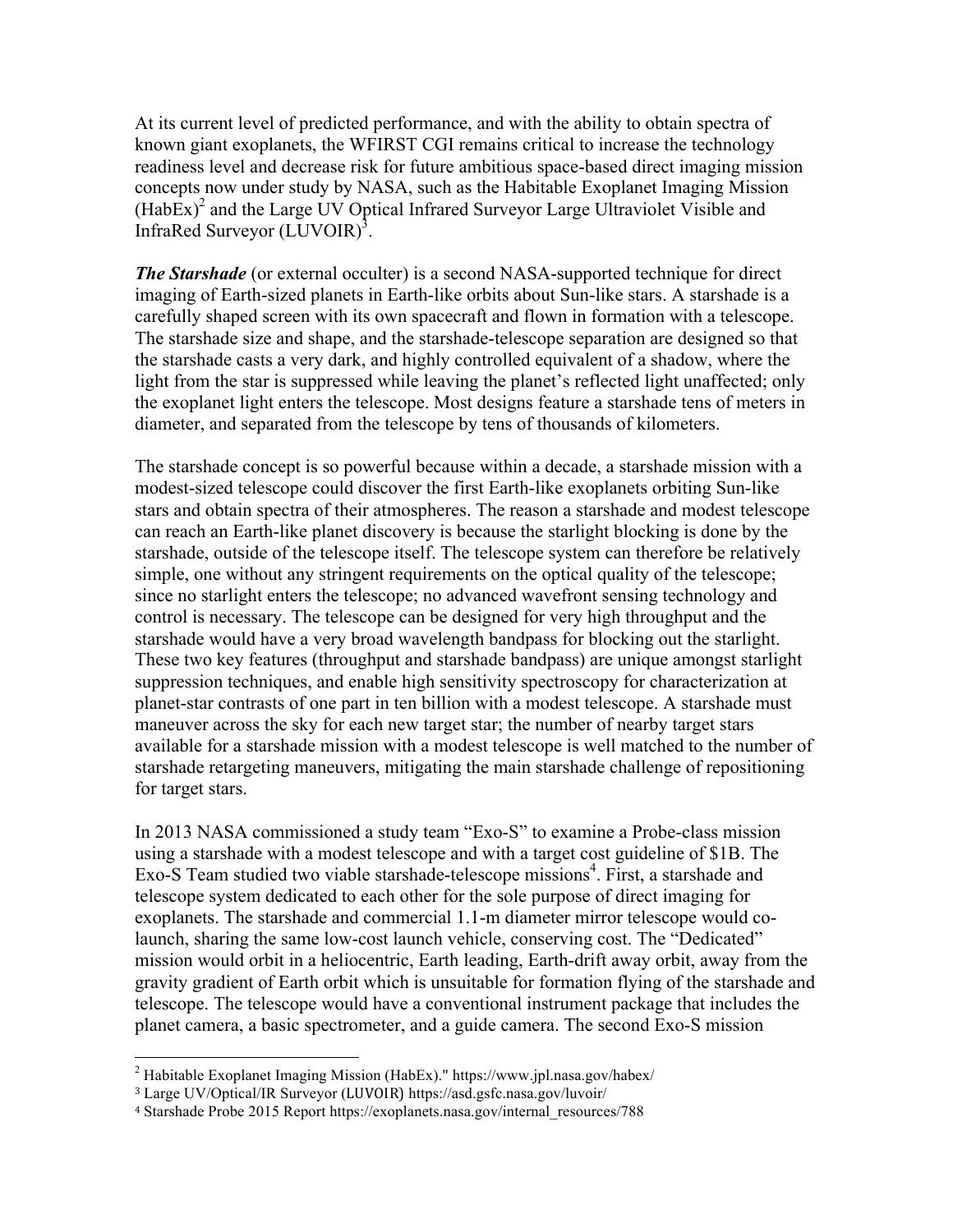concept studied was a starshade that would launch separately to rendezvous with an existing on-orbit space telescope (the "Starshade Rendezvous Mission"). The existing telescope adopted for the study was WFIRST.

Both Exo-S starshade concept science cases envision a focus on our nearest Sun-like star neighbors, scouring the systems for all of their contents. An estimated few dozen exoplanets including a few Earth-sized exoplanets in Earth-like orbits would be newly discovered. Only the larger aperture telescope would be capable of obtaining atmosphere spectra for most of the discovered Earth-size exoplanets. Studies to advance the science case, risk, and cost assessment for a range of starshade mission options are ongoing.

Originally conceived of in the 1960s, and revisited each decade since, starshade technology now heavily builds upon deep industrial heritage of large space-based deployable radio antennas. Because the burden of starlight suppression is on the starshade, no new technologies for the space telescope are needed. To reach the required starlight suppression, tolerances of hundreds of microns for starshade petal shape, tens of mm for petal positioning, and formation flying to 150 km along the line of sight and meters laterally are needed. So far, technology milestones include subscale demonstrations, precision manufacturing of starshade petal edges, and starshade occulter stowage and deployment. Current lab-based experiments have demonstrated dark shadows within about an order of magnitude of what is required in space.

A directed effort to mature five different starshade technologies was created by NASA's Astrophysics Division in March 2016 (called "Starshade to TRL 5" or S5), though shorter timescales are possible with more funding. S5 will mature key technologies to TRL 5 by 2023 in order to be ready for a possible mission opportunity later in the decade. A starshade with WFIRST would be the first mission opportunity, increase the technology readiness level and decrease risk for future ambitious space-based direct imaging mission concepts now under study by NASA, such as the Habitable Exoplanet Imaging Mission  $(HabEx)^3$ .

*The Starshade with WFIRST* concept envisions a starshade launched shortly after WFIRST and rendezvousing with it at L2. NASA headquarters has directed the WFIRST project to accommodate the needed hardware and software required to make WFIRST operational with a starshade and the associated costs through 2020 are borne by the WFIRST project. Later costs would be carried by the starshade project, pending a Decadal Survey recommendation. The impact on WFIRST for starshade readiness is minimized because the existing coronagraph instrument will perform as the starshade science instrument, while formation guidance will be handled by the existing coronagraph focal planes with minimal modification. The telescope spacecraft must also carry some specific hardware needed for formation flying, a starshade acquisition camera and an interspacecraft radio link for spacecraft-to-spacecraft communications for formation flying. These additions are straightforward because no new technologies are needed. The starshade program would use a small amount of WFIRST observatory time (on order 9%). The 2015 Aerospace Corporation-validated cost estimate for the starshade and spacecraft is  $$630 M<sup>4</sup>$ .